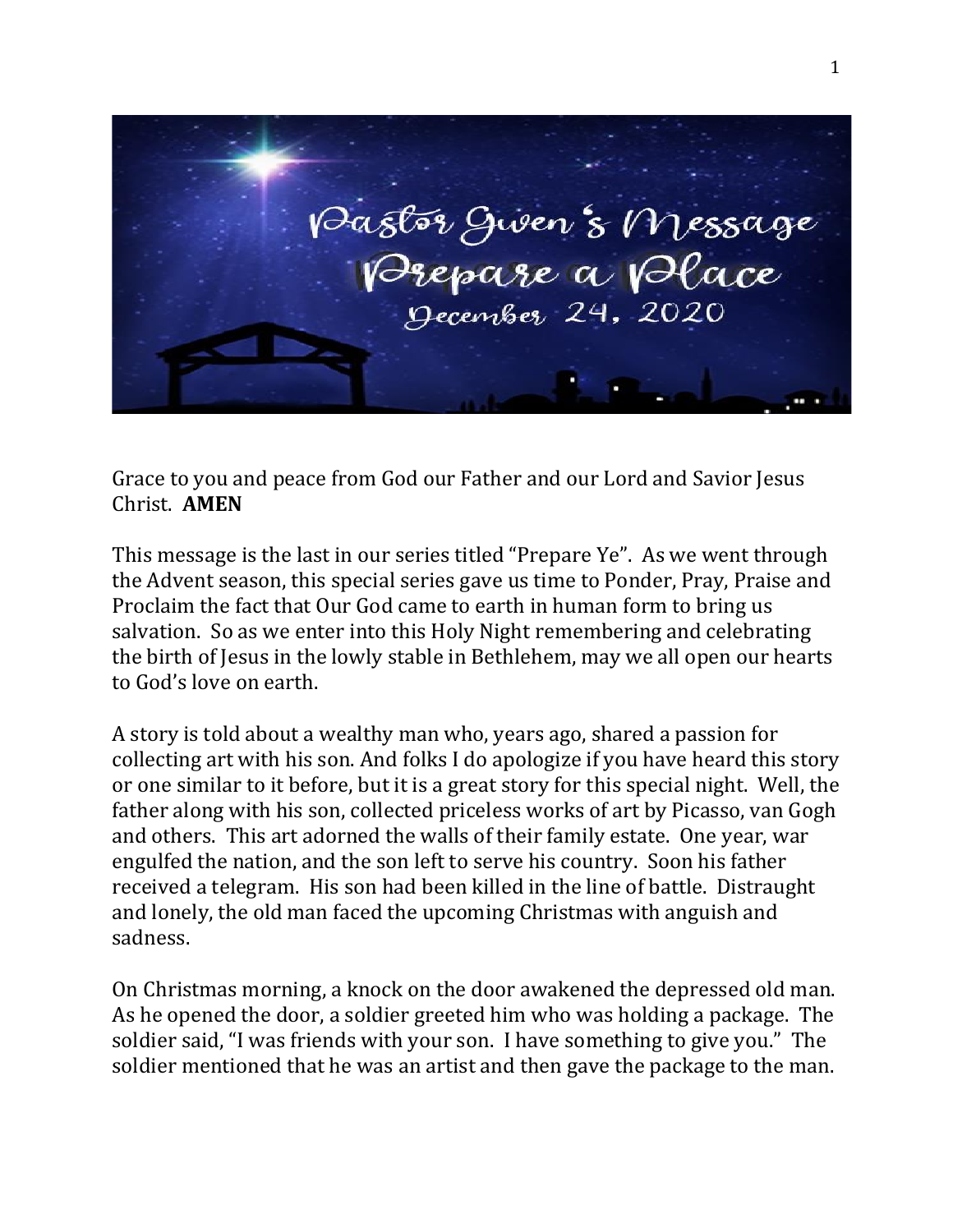It was a portrait of the man's son. Overcome with emotion, the man hung the portrait over his fireplace, pushing aside millions of dollars worth of art.

The following spring, the old man died. The art world waited with anticipation for the day when his paintings would be auctioned off. According to the will drawn up by the old man, the art would be auctioned off on Christmas Day. Christmas Day finally arrived and art collectors from around the world gathered to bid on some of the world's most spectacular paintings.

The auction began with the painting of the man's son. The auctioneer asked for an opening bid, but the room was silent. "Who will open the bidding with \$10?" No one spoke. Finally someone said, "Who cares about that painting? It is just a picture of his son. Let's move on to the good stuff" The auctioneer responded, "No, we have to sell this one first. It is right here in the will. Now, who will take the son?" Finally, a neighbor of the old man offered \$10. The neighbor said, "I knew the boy and I'd like to have it." The auctioneer said, "Going once, going twice, sold". The gavel fell.

The auctioneer looked at the room filled with people and announced that the auction was over. Everyone was stunned. Someone spoke up and said, "What do you mean, it's over? We didn't come here for a painting of someone's son. There is millions of dollars worth of art here!" The auctioneer replied, "According to the man's will, whoever takes the son gets it all."

Whoever takes the son gets it all. That is the message of Luke 2. That is our message tonight. Whoever takes the son gets it all.

"In those days a decree went our from Caesar Augustus that all the world should be registered." Luke 2:1 Caesar Augustus, Octavian was his given name at birth, allowed himself to be called "son of god" and while at his death the Roman Senate even decreed that he was a god. During his lifetime, Caesar Augustus was also called "savior". Rome revered him as the one who brought peace to the "entire world". The empire called his military exploits "the gospel".

Luke says, "not so!" In his nativity narrative in chapter two, Luke announced that Jesus is the Son of God. Jesus is also God the Son. Jesus is the Savior who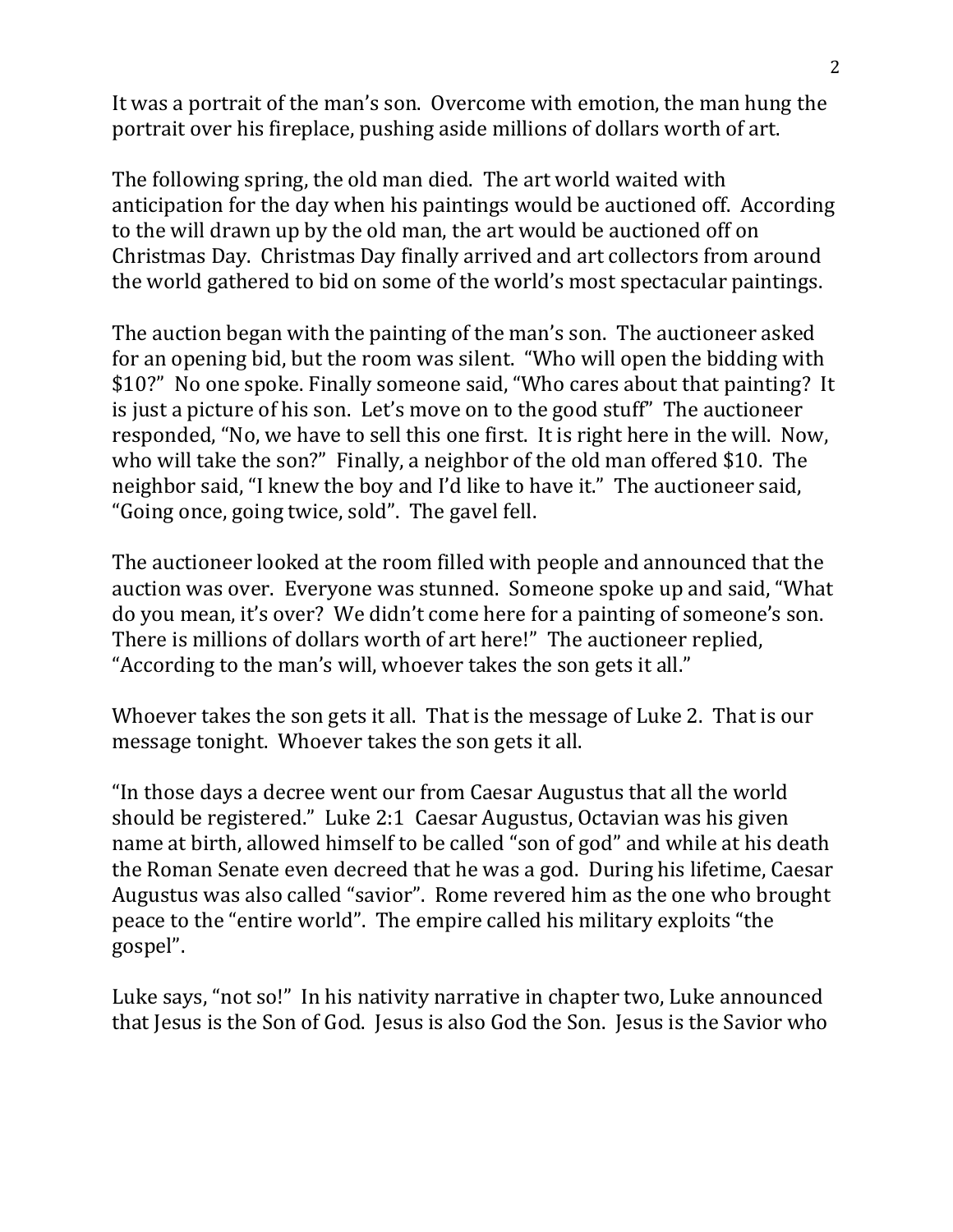brings eternal peace to the entire universe. This is the only gospel that can save, deliver, rescue and restore us, forevermore!

Caesar Augustus was full of himself and so high and mighty that he wasn't concerned about taking the Son, the Son placed in, of all places, an animal's feeding trough in a backwater bungalow called Bethlehem! Truth be told, there is a Caesar in all of us.

And truth be told, there is an Adam and an Eve in all of us as well! Instead of taking the Son, like our first parents in Paradise, we stubbornly take the forbidden fruit. Then we take advantage of others. We take God's blessings for granted. We take vengeance upon those who hurt us. We take hold of our possessions. "Mine", we shout to the world. We take part in sin, oblivious to how it breaks God's heart. And we repeatedly take life into our own hands, singing Sinatra, "I did it my way!"

However, I am here to tell you that there is a better way! Take the Son! Whoever takes the Son gets it all. That is what Mary does. "She gave birth to her firstborn son and wrapped him in swaddling cloths and laid him in a manger, because there was no place for them in the inn." Luke 2:7 "Inn", more specifically means "guest room". Mary and Joseph were guests in a home that was so overcrowded they were placed in a guest room, a room adjacent to the house that kept the family's livestock. That is why Jesus was placed in a feeding trough, what we today call a manger.

Christ is born in a guest room, that was more like a barn and Mary wraps him in bands of cloth and lays him in a manger. Where is the only other time in Luke's gospel where someone wraps Jesus in band of cloth and lays him down? That's right. When Joseph of Arimathea takes Jesus down from the cross, wraps him in strips of linen and lays him in his tomb. Can you see what Luke is doing? Christ's cradle points to his cross. Christ's manger points to his death on the cross!

On the other side of Good Friday, though Jesus lives! There was the cradle and there was the cross. But, conquering death, Jesus now wears the crown. That is why we have this sure and certain promise. Whoever takes the Son gets it all!

One day an elderly couple was at home and the husband said to his wife, "I'd like a dish of vanilla ice cream." The wife said, "I'd be happy to get that for you." Her husband asked, "Wait, shouldn't you write that down?" She said,